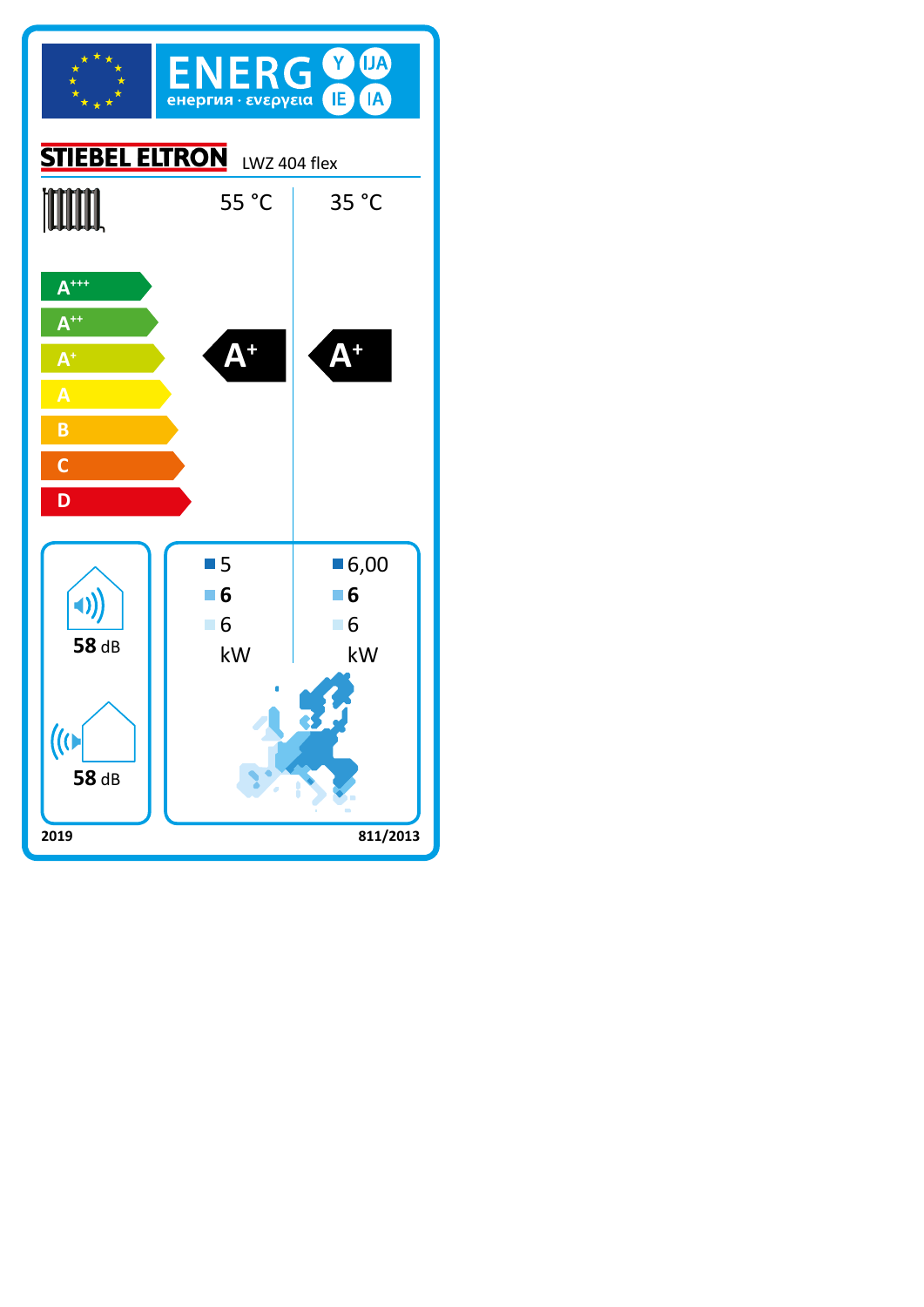## **Product datasheet: Room heater to regulation (EU) no. 811/2013**

|                                                                                                                 |       | LWZ 404 flex          |
|-----------------------------------------------------------------------------------------------------------------|-------|-----------------------|
|                                                                                                                 |       | 235269                |
| Manufacturer                                                                                                    |       | <b>STIEBEL ELTRON</b> |
| Energy efficiency class for central heating in moderate climates for<br>medium temperature applications         |       | A+                    |
| Energy efficiency class for central heating in moderate climates for low<br>temperature applications            |       | A+                    |
| Rated heating output in moderate climates for medium temperature<br>applications                                | kW    | 6                     |
| Rated heating output in moderate climates for low temperature<br>applications                                   | kW    | 6                     |
| Energy efficiency for central heating in moderate climates for medium<br>temperature applications               | $\%$  | 115                   |
| Energy efficiency for central heating in moderate climates for low<br>temperature applications                  | %     | 137                   |
| Energy consumption of central heating in moderate climates for medium<br>temperature applications               | kWh/a | 4052                  |
| Energy consumption for central heating under moderate climatic<br>conditions, for low temperature applications  | kWh/a | 3674                  |
| Sound power level internal                                                                                      | dB(A) | 58                    |
| Rated heating output in colder climates for medium temperature<br>applications                                  | kW    | 5                     |
| Rated heating output in colder climates for low temperature applications                                        | kW    | 6,00                  |
| Rated heating output in warmer climates for medium temperature<br>applications                                  | kW    | 6                     |
| Rated heating output in warmer climates for low temperature applications                                        | kW    | 6                     |
| Energy efficiency for central heating in colder climates for medium<br>temperature applications                 | %     | 100                   |
| Energy efficiency for central heating in colder climates for low<br>temperature applications                    | $\%$  | 118                   |
| Energy efficiency for central heating in warmer climates for medium<br>temperature applications                 | %     | 124                   |
| Energy efficiency for central heating in warmer climates for low<br>temperature applications                    | %     | 155                   |
| Energy consumption for central heating under colder climatic conditions,<br>for medium temperature applications | kWh/a | 5155                  |
| Energy consumption for central heating under colder climatic conditions,<br>for low temperature applications    | kWh/a | 4877                  |
| Energy consumption for central heating under warmer climatic conditions,<br>for medium temperature applications | kWh/a | 2567                  |
| Energy consumption for central heating under warmer climatic conditions,<br>for low temperature applications    | kWh/a | 2160                  |
| Sound power level external                                                                                      | dB(A) | 58                    |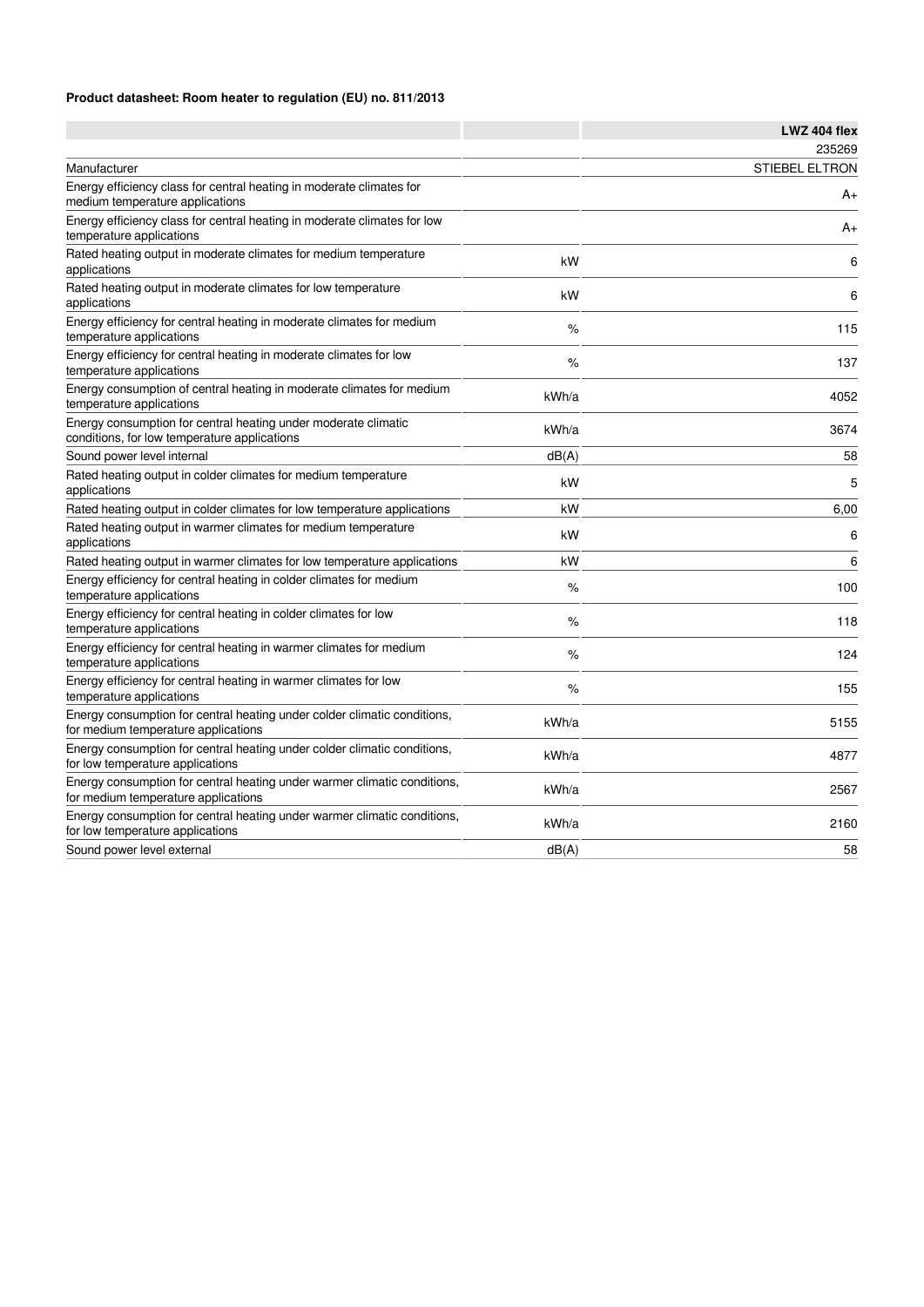



## **STIEBEL ELTRON**

LWZ 404 flex

## **TOOTAL**

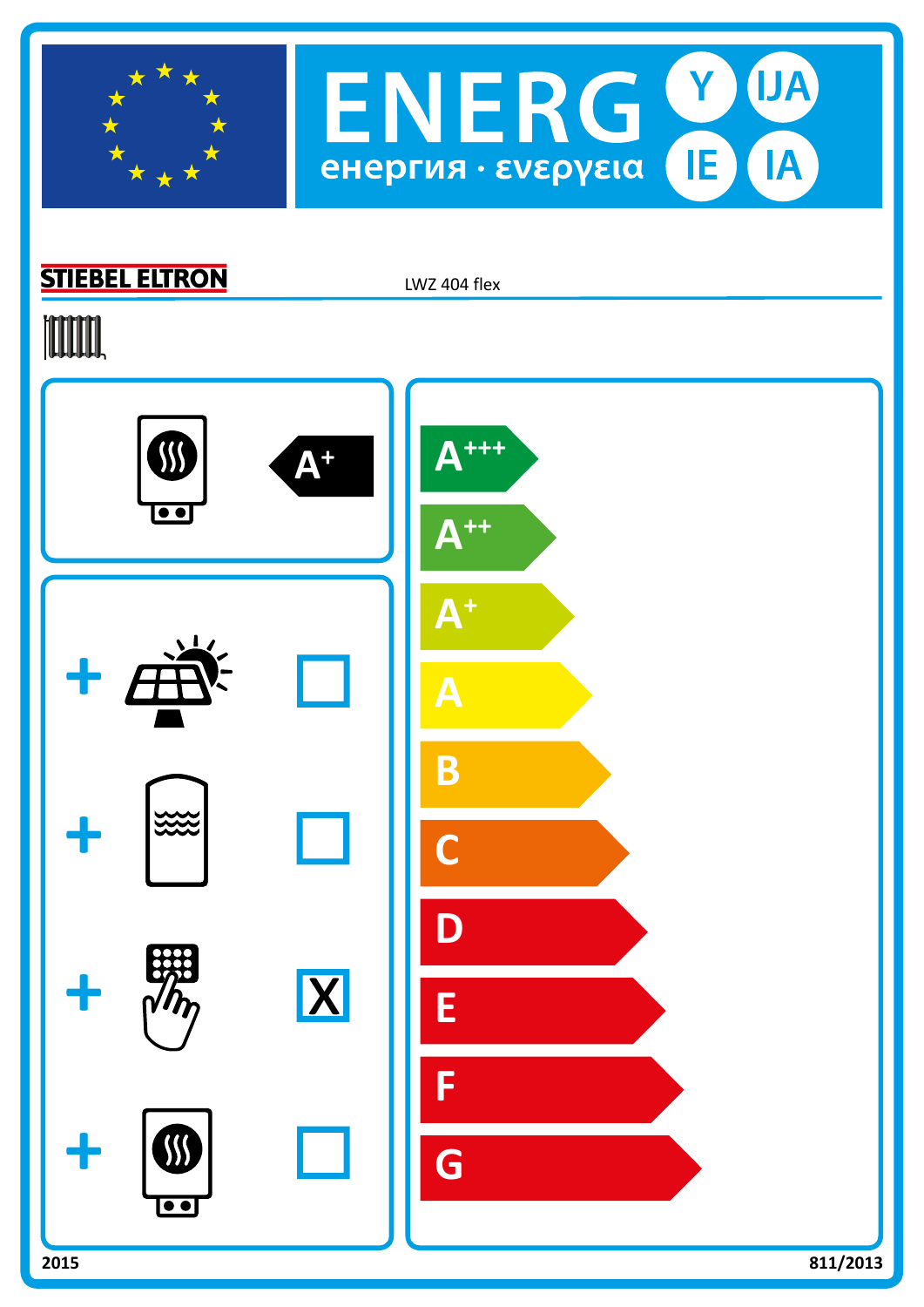|                                                                                                         |   | LWZ 404 flex          |
|---------------------------------------------------------------------------------------------------------|---|-----------------------|
|                                                                                                         |   | 235269                |
| Manufacturer                                                                                            |   | <b>STIEBEL ELTRON</b> |
| Energy efficiency for central heating in moderate climates for medium<br>temperature applications       | % | 115                   |
| Energy efficiency class for central heating in moderate climates for<br>medium temperature applications |   | A+                    |